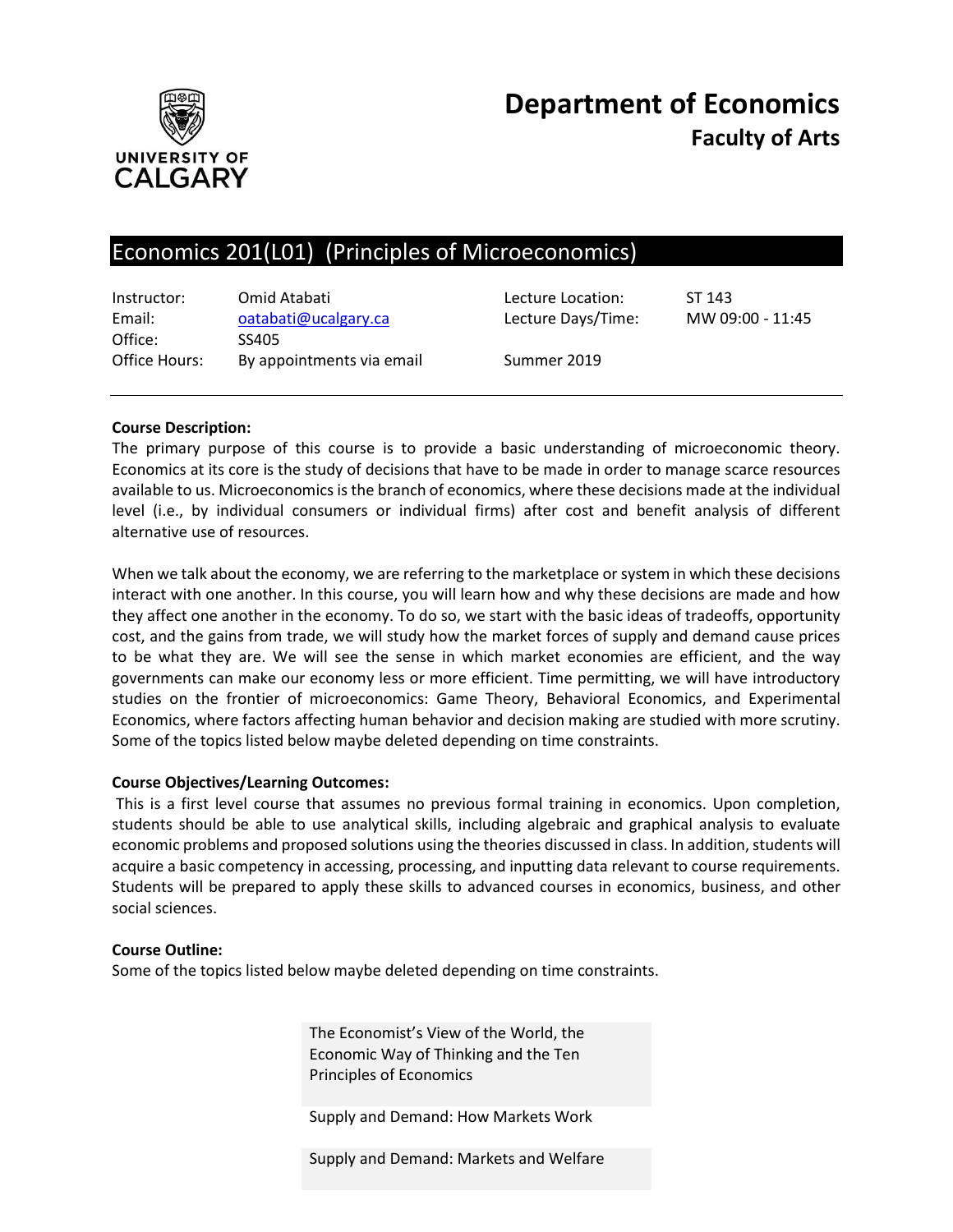Market Structures: Firm Behavior and Organization

Market Structures and Labor Markets

Market Imperfections: Market Power, Externalities, Public Goods

Introduction to frontiers of Microeconomics

#### **Prerequisites/corequisites:**

None

#### **Required Textbook(s):**

Mankiw et al. Principles of Microeconomics, 7th Canadian edition. Thomson Nelson. + Mindtap Access Kit or Digital only Alternative

#### **Desire2Learn:**

This course will make use of the Desire2Learn (D2L) platform. Students who are registered in the course can log on a[t http://d2l.ucalgary.ca](http://d2l.ucalgary.ca/) through their student centre. Please note that D2L features a class e-mail list that may be used to distribute course-related information. These e-mails go to your University of Calgary e-mail addresses only.

#### **Tutorials:**

Students are expected to attend the weekly tutorial section to which they have been assigned. During the tutorial section the TA will discuss pre-assigned questions/material relevant to the course.

#### **Course Requirements/Assessments:**

|                                     | Date          | Grade      |
|-------------------------------------|---------------|------------|
| <b>Assignments:</b>                 |               | 30%        |
| Assignment 1                        | July 17, Wed. |            |
| Assignment 2                        | July 29, Mon. |            |
| Assignment 3                        | Aug 7, Wed.   |            |
| <b>Midterm</b><br><b>Final exam</b> | July 31, Wed. | 30%<br>40% |

The official grading system will be used. See <http://www.ucalgary.ca/pubs/calendar/current/f-1-1.html>.

If a student's letter grade on the final exam exceeds their midterm(s) letter grade, the weight of the midterm(s) is (are) transferred to the final exam. The student must have written the midterm(s) or provided supporting documentation for the absence(s) such as a medical note or statutory declaration.

As per the Writing Across the Curriculum Statement in the Calendar, writing and grading thereof will be a factor in the evaluation of student work.

Any student work which remains undistributed after the last day of classes will be available to students through the instructor's office during the instructor's office hours.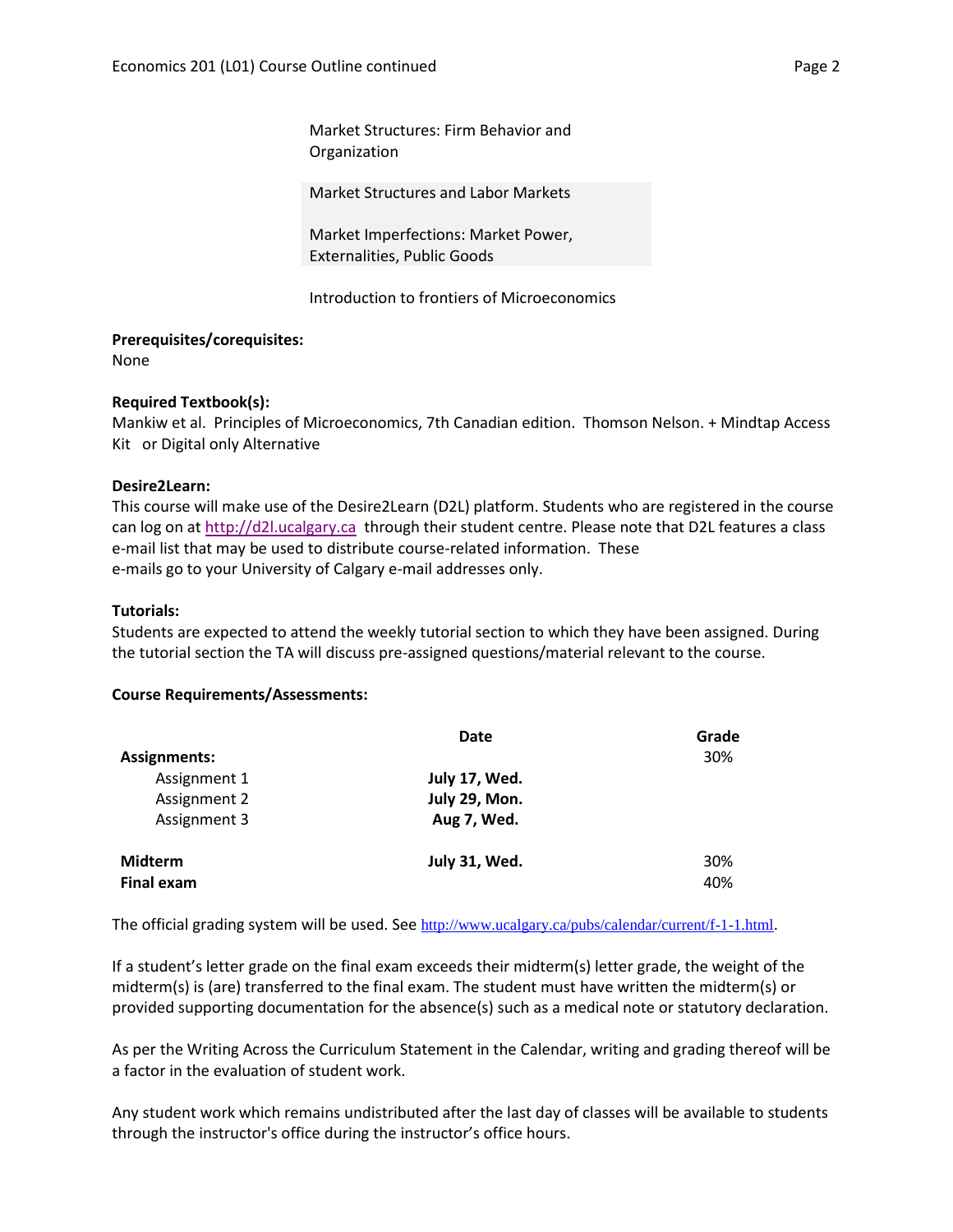The final examination will be comprehensive, scheduled by the Registrar, held in a classroom, and last 2 hours. If a student cannot write their final exam on the date assigned by the Registrar's Office, they need to apply for a deferred exam [www.ucalgary.ca/registrar/exams/deferred\\_final.](http://www.ucalgary.ca/registrar/exams/deferred_final) Under no circumstance will this be accommodated by the Department.

### **Notes on Examinations:**

- 1. Assignments and exams WILL consist of the multiple-choice questions.
- 2. The midterm examination will be held in class.
- 3. There will be a Registrar scheduled final examination. It will be a comprehensive examination of allmaterial covered in the course.
- 4. The exam must be completed during the specified time. Extra time will not be given for any reason.
- 5. All examinations will be closed-book.
- 6. Students should be aware that no "make-up" midterms will be given. Any student who finds it necessary to miss the midterm must notify the instructor in advance and produce a valid medical certificate or other required documentation in order to have the weighting adjusted.
- 7. Examinations will not be given before the indicated examination date. For further information see the 2019-2020 Calendar.
- 8. The use of a non-programmable calculator during test and examination is permitted. The use of graphing calculators, cell phones, and computers is NOT permitted.
- 9. No make-up or deferred on the exam is available.
- 10. If you miss the midterm exam, valid documentation (e.g., doctor's certificate, etc.) must be presented within one week of the midterm exam date for consideration to transfer the weight of the midterm exam to the final exam.

#### **General Notes:**

- 1. Students should be aware of the academic regulations outlined in The University of Calgary Calendar.
- 2. The classroom is a No-cell-phone-zone. The use of cell phones for any purpose in class is prohibited. Computers may only be used for note-taking purposes.
- 3. Please note that the following types of emails will receive no response: emails not addressed to anyone in particular; anonymous emails; emails which do not specify the course and section in which you are registered.

THERE WILL BE NO MAKEUP OR DEFERRED QUIZZES/TESTS/EXAMS under any circumstances, nor may the quizzes/tests/exams be written early. Students unable to write the quizzes/tests/exams because of documented illness, family emergency, religious observance, or university-sanctioned event will have the weight shifted to the final examination; otherwise a grade of zero will be assigned.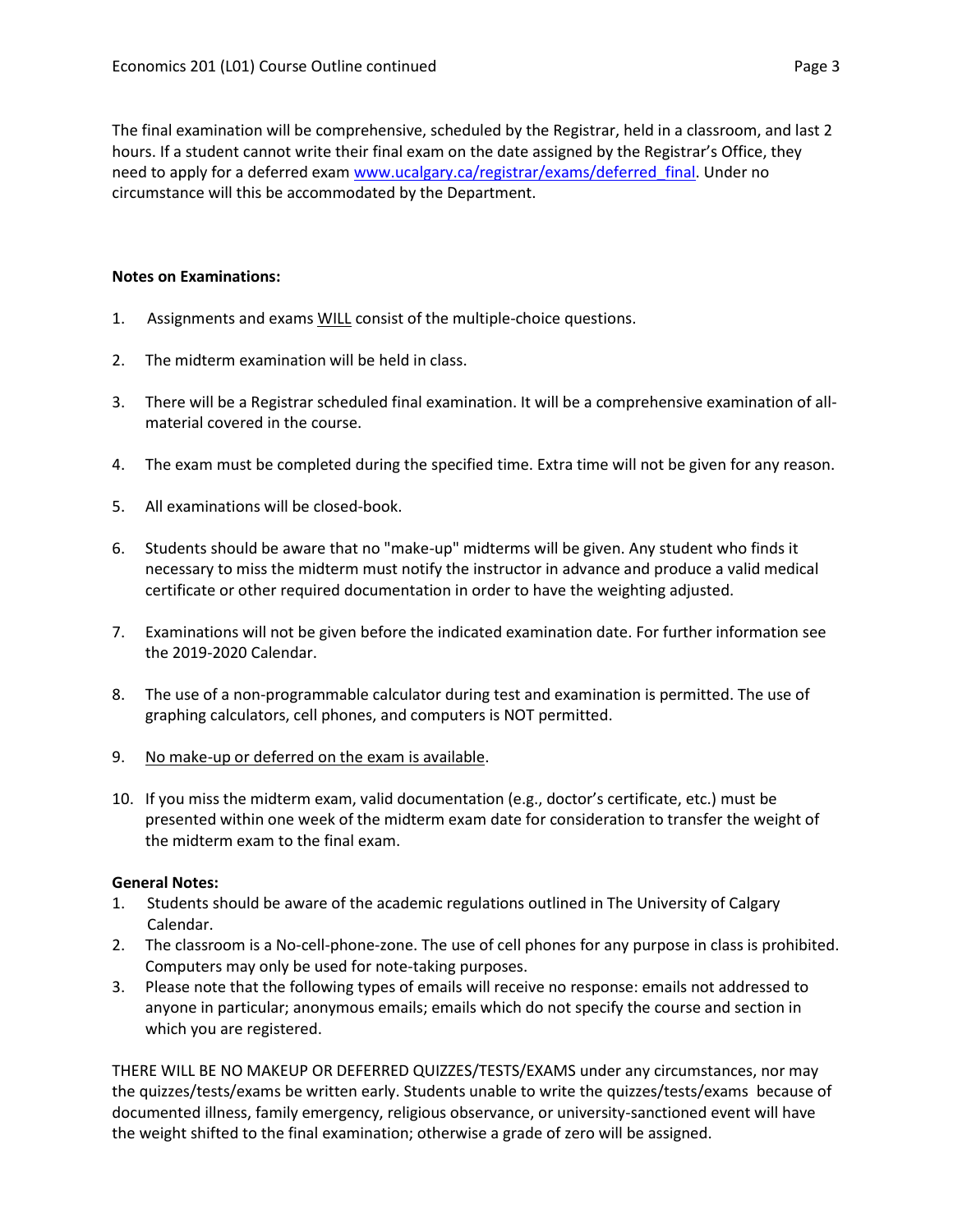### **Reappraisal of Grades and Intellectual Honesty:**

*For reappraisal of graded term work, see Calendar I.2* <http://www.ucalgary.ca/pubs/calendar/current/i-2.html>

*For reappraisal of final grade, see Calendar I.3* <http://www.ucalgary.ca/pubs/calendar/current/i-3.html>

*Statement of Intellectual Dishonesty, see Calendar K.4* <http://www.ucalgary.ca/pubs/calendar/current/k-4.html>

*Plagiarism and Other Academic Misconduct, see Calendar K.5* <http://www.ucalgary.ca/pubs/calendar/current/k-5.html>

#### **Academic Accommodations:**

The student accommodation policy can be found at: [ucalgary.ca/access/accommodations/policy.](http://www.ucalgary.ca/access/accommodations/policy)

Students needing an accommodation because of a disability or medical condition should communicate this need to Student Accessibility Services in accordance with the Procedure for Accommodations for Students with Disabilities [ucalgary.ca/policies/files/policies/student-accommodation-policy.](http://www.ucalgary.ca/policies/files/policies/student-accommodation-policy.pdf)

Students needing an Accommodation based on a Protected Ground other than disability should communicate this need, preferably in writing, to the course instructor.

#### **Important Dates:**

Please check:<http://www.ucalgary.ca/pubs/calendar/current/academic-schedule.html>

#### **Student Organizations:**

Faculty of Arts Students' Association (F.A.S.A.): Economics Department Representative Office: SS 803, E-mail: [econrep@fasaucalgary.ca](mailto:econrep@fasaucalgary.ca) and Web[: www.fasaucalgary.ca.](http://www.fasaucalgary.ca/)

Society of Undergraduates in Economics: [https://www.ucalgarysue.com/.](https://www.ucalgarysue.com/)

Society of Undergraduates in Economics is a student run organization whose main purpose is to assist undergraduate economics students to succeed both academically and socially at the University of Calgary. Services include access to the exam bank, career events such as Industry Night and information sessions, mentorship programs, and social events for members. They invite you to join by contacting SUE at societyofundergradsineconomics@gmail.com.

#### **Faculty of Arts Program Advising and Student Information Resources:**

 Have a question, but not sure where to start? The Arts Students' Centre is your information resource for everything in Arts! Drop in at SS102, call them at 403-220-3580 or email them at [artsads@ucalgary.ca.](mailto:artsads@ucalgary.ca) You can also visit the Faculty of Arts website at